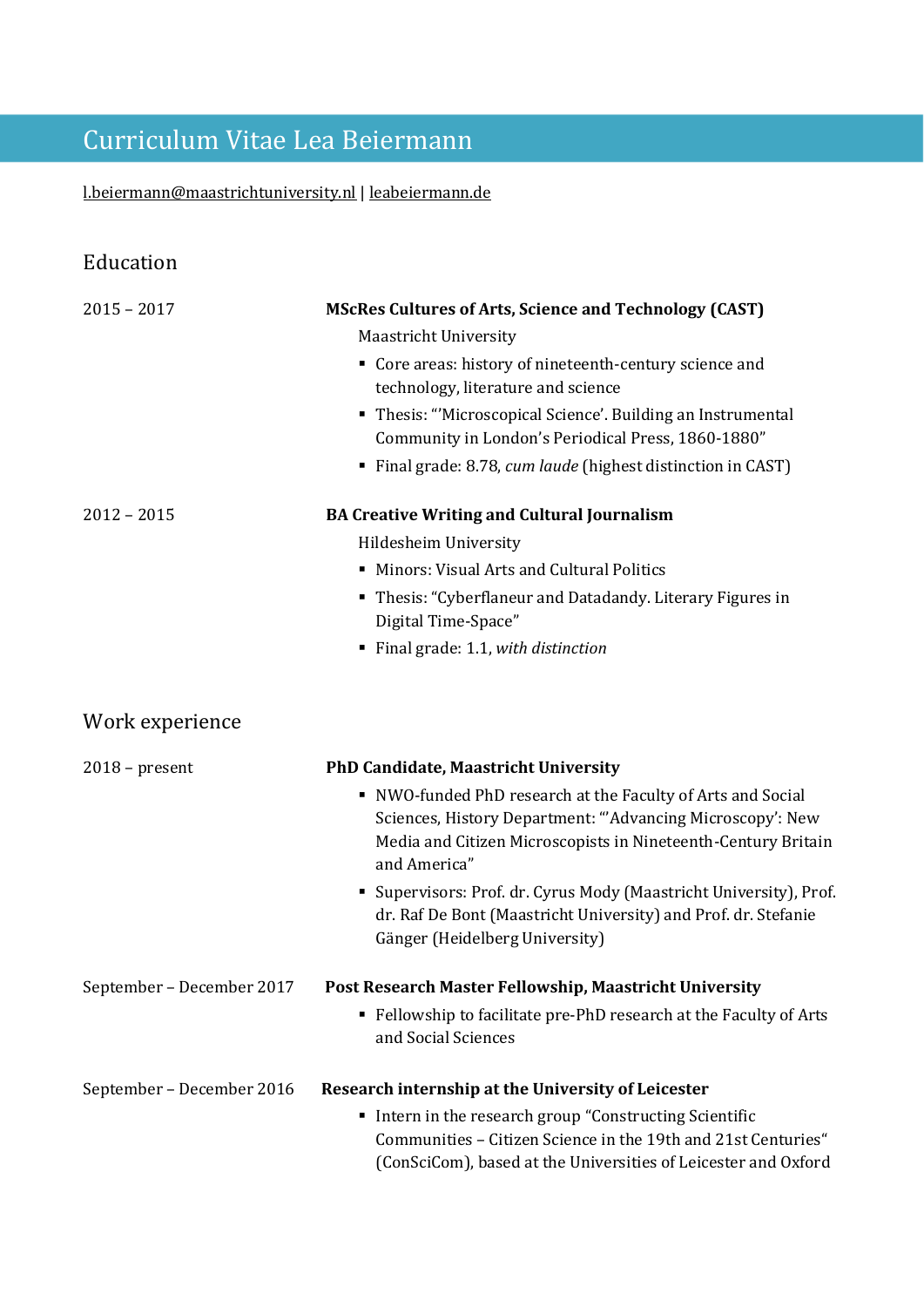|                       | Archival research in Leicester and London<br>Assisted in crowdsourced analysis of historical sources                                   |
|-----------------------|----------------------------------------------------------------------------------------------------------------------------------------|
| April – May 2016      | Research commissioned by the Dutch Cultural Heritage Agency                                                                            |
|                       | Ethnographic study on citizen participation in the maintenance<br>and conservation of art in public space                              |
|                       | ■ Final report and presentation: "Knowledgeable Publics –<br>Taking the Biographical Approach to Art Conservation One Step<br>Further" |
| August – October 2014 | Internship with Frankfurter Allgemeine Zeitung                                                                                         |
|                       | ■ Edited newspaper articles in CMS                                                                                                     |
|                       | • Wrote newspaper articles and conducted interviews                                                                                    |

### Publications

#### **Journal articles**

Beiermann, L. (accepted). "A method for safe transmission": the microscope slides of the American Postal Microscopical Club. *The British Journal for the History of Science*.

Robinson, S., Baumhammer, M., Beiermann, L., Belteki, D., Chambers, A. C., Gibbons, K., Guimont, E., et al. (2020). Innovation in a crisis: rethinking conferences and scholarship in a pandemic and climate emergency. *The British Journal for the History of Science, 53*(4), 575–590.

Beiermann, L., & Wesseling, E. (2020). Physiology and Philhellenism in the Late Nineteenth Century: The Self-Fashioning of Emil du Bois-Reymond. *Science in Context*, *33*(1), 19-35.

#### **Blog posts**

Beiermann, L. (2019, June 5). Worlds of Wonder. Tracing Historical Scientific Networks Through Crowdsourcing[. https://fasos-research.nl/mosahistoria/worlds-of-wonder/.](https://fasos-research.nl/mosahistoria/worlds-of-wonder/)

Beiermann, L. (2019, April 25). Worlds of Wonder. Tracing Microscopy Illustrations on Zooniverse. [https://blog.biodiversitylibrary.org/2019/04/worlds-of-wonder.html.](https://blog.biodiversitylibrary.org/2019/04/worlds-of-wonder.html)

Beiermann, L. (2017, January 9). A Lamp in One Hand and a Measuring Tape in the Other. [https://conscicom.org/2017/01/09/a-lamp-in-one-hand-and-a-measuring-tape-in-the-other/.](https://conscicom.org/2017/01/09/a-lamp-in-one-hand-and-a-measuring-tape-in-the-other/)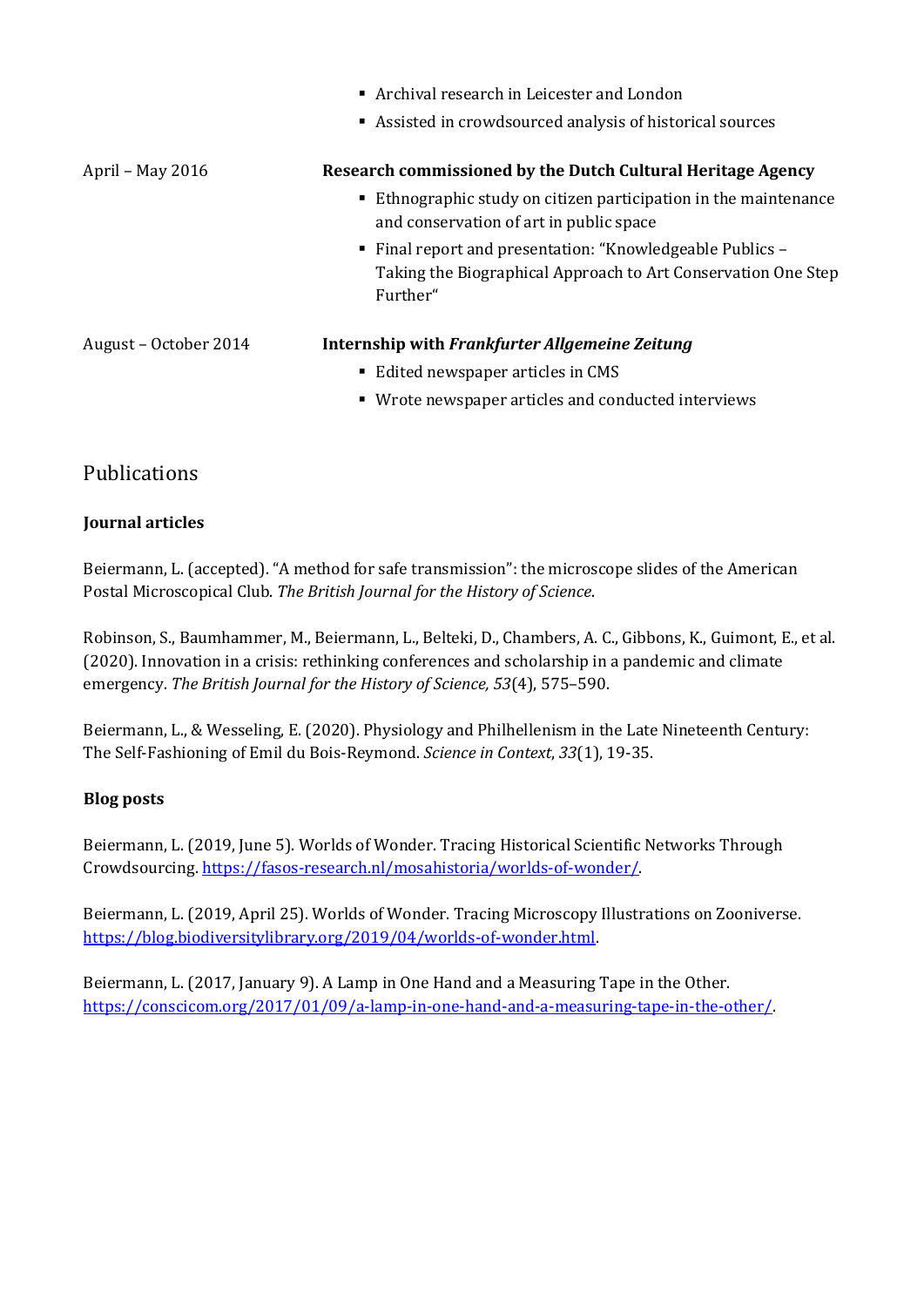### Invited Talks

| November 6, 2019           | "Rädertiere, 'Working Images' und Mikroskopie im 19. Jahrhundert"<br>(Heidelberg, GER: Forschungskolloquium Neuere Geschichte Universität<br>Heidelberg)                                                                                                   |
|----------------------------|------------------------------------------------------------------------------------------------------------------------------------------------------------------------------------------------------------------------------------------------------------|
| <b>Conference Activity</b> |                                                                                                                                                                                                                                                            |
| <b>Events organised</b>    |                                                                                                                                                                                                                                                            |
| 2020                       | Co-organiser of the BSHS Global Digital History of Science Festival<br>(programme committee and tech team), July 6-10                                                                                                                                      |
| <b>Papers presented</b>    |                                                                                                                                                                                                                                                            |
| June 24, 2021              | "Historians for Future: caring for digital environmental histories" (ASCA<br>workshop "We are all in this together": Connectivity and Community in<br>Isolation, online)                                                                                   |
| January 26, 2021           | "FAIR to whom? Data sharing in the Open Humanities" (Maastricht<br>University FAIR coffee series, online)                                                                                                                                                  |
| December 11, 2020          | Pitch and panel discussion on citizen science as method in STS, PhD<br>researchers' panel (WTMC Annual Meeting, online)                                                                                                                                    |
| November 27, 2020          | "Engaging the Humanities in Open Science" (Gewina webinar series on<br>Open Science, online)                                                                                                                                                               |
|                            | "The 'Battle of the Glasses': Transatlantic Microscopy, Matter and Media<br>in the Late Nineteenth Century" (Paper was accepted for presentation at<br>the 2020 BSHS Annual Conference, but the conference was cancelled due<br>to the Covid-19 pandemic). |
| February 20, 2020          | Pitch and public discussion on "Community-engaged research"<br>(Maastricht, NL: MPCER masterclass with Alan Irwin)                                                                                                                                         |
| February 12, 2020          | "'Everything new in the microscopical line': Publishing microscope<br>manufacturers in C19 Europe and America" (BSHS Twitter conference,<br>online)                                                                                                        |
| February 13, 2020          | "Collecting the Collectors? The Microscopic Preparations of the Postal<br>Micro-Cabinet Club" (Berlin, GER: Museum für Naturkunde workshop on<br>Logistical Natures: Trade, Traffic, and Transformations in Natural History<br>Collecting)                 |
| December 10, 2019          | "Crowdsourcing Nineteenth-Century Microscopy" (London, UK: Institute<br>of Historical Research, IHR Digital History Seminar, Postgraduate Panel)                                                                                                           |
| November 18, 2019          | "Worlds of Wonder. Inviting Citizen Scientists to Classify Historical<br>Microscopy Illustrations" (Soeterbeeck, NL: WTMC workshop "Open")                                                                                                                 |
| September 7, 2019          | "A Cooperation of Observers: Citizen Science in the Past and Today"<br>(Maastricht, NL: PAS Festival)                                                                                                                                                      |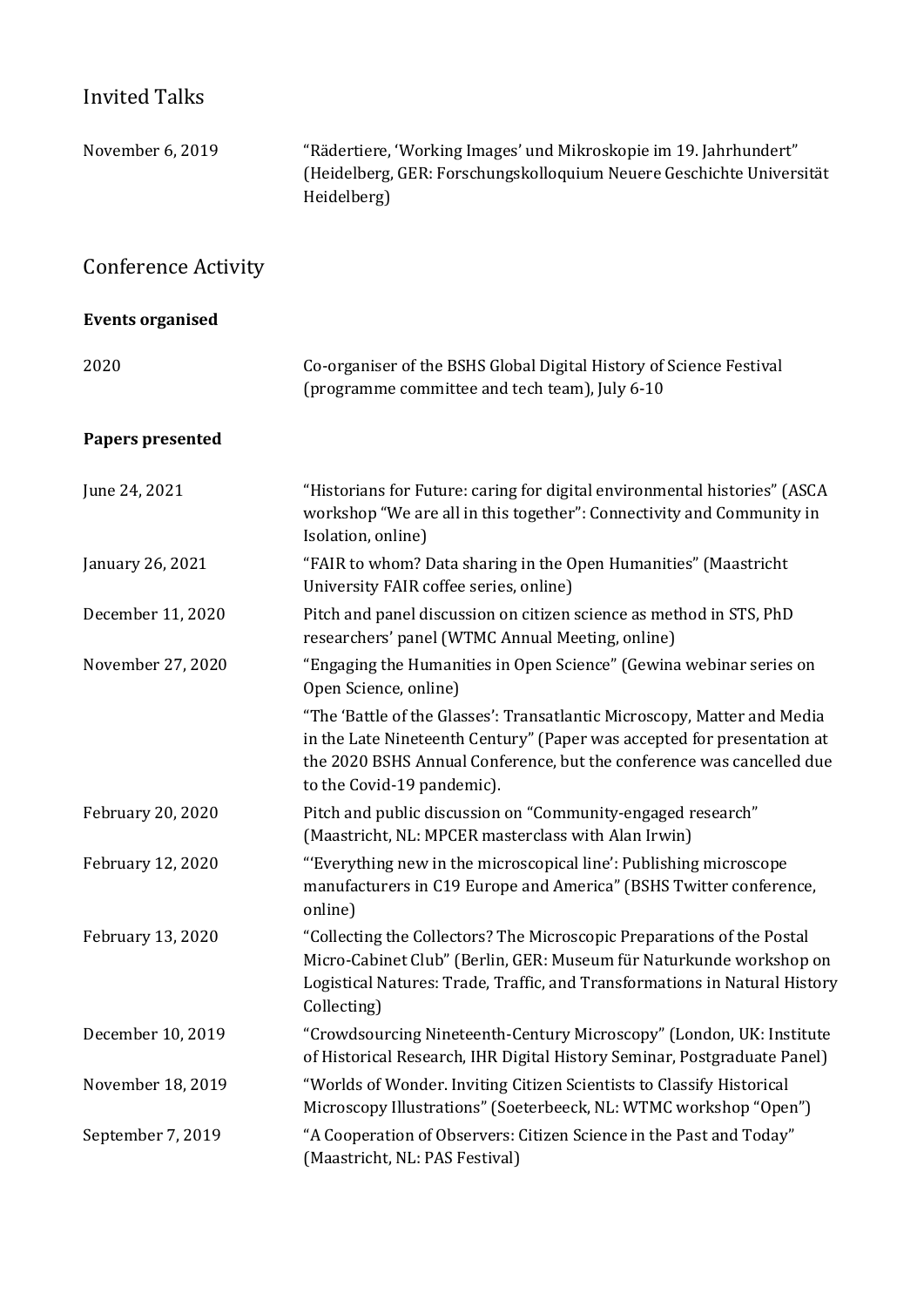| June 7, 2019      | "Worlds of Wonder: Tracing Reproductions of Microscopy<br>Illustrations in the Nineteenth Century" (Philadelphia, PA: American<br>Philosophical Society workshop on Networks: The Creation and<br>Circulation of Knowledge from Franklin to Facebook) |
|-------------------|-------------------------------------------------------------------------------------------------------------------------------------------------------------------------------------------------------------------------------------------------------|
| May 17, 2019      | " Worlds of Wonder. Analysing Historical Scientific Illustrations on<br>Zooniverse" (Maastricht, NL: Workshop on Crowdsourcing and Citizen<br>Science, Institute of Data Science, Maastricht University)                                              |
| February 15, 2019 | "A New World of Observation': Microscopists, Matter and Media, ca.<br>1850-1900" (Kerkrade, NL: Rolduc 2019 History of Science and<br>Humanities PhD Conference)                                                                                      |
| June 15, 2018     | "Physiology and Philhellenism in Nineteenth-century Prussia: The Self-<br>fashioning of Emil du Bois-Reymond" (Leicester, UK: ConSciCom<br>workshop on Self-Fashioning Scientific Identities in the Long Nineteenth<br>Century)                       |

# Awards and grants

| 2021 | Joint KNAW science engagement grant $(\text{\textsterling}10,000)$  |
|------|---------------------------------------------------------------------|
| 2020 | Joint winner of the BSHS Singer Prize $(\text{\textsterling}250)$   |
| 2019 | Master's thesis shortlisted for the Gewina-Descartes-Huygens Thesis |
|      | Award                                                               |
| 2018 | NWO PhDs in the Humanities Grant (ca. $\epsilon$ 227,000)           |
| 2018 | UM Thesis Prize, awarded by Stichting Wetenschapsbeoefening,        |
|      | Maastricht University $(6500)$                                      |
| 2016 | Young writers award of the city of Duesseldorf ( $\epsilon$ 4,000)  |
| 2012 | Invitation to Treffen junger Autoren                                |
| 2011 | Young poets award postpoetry.NRW                                    |
|      |                                                                     |

# Outreach activities

| $2020$ – present  | Founding member of the Historians for Future climate group,<br>https://historiansforfuture.org/                                                                                                                                                    |
|-------------------|----------------------------------------------------------------------------------------------------------------------------------------------------------------------------------------------------------------------------------------------------|
| $2019 - 2020$     | Citizen science project on Zooniverse ("Worlds of Wonder") for<br>classifying microscopy illustrations in nineteenth-century publications,<br>attracted ca. 2,300 participants,<br>https://www.zooniverse.org/projects/lbeiermann/worlds-of-wonder |
| November 18, 2016 | Public performance as part of the Being Human and Literary Leicester<br>festivals: "Science and the Victorian Public: A Magic Lantern<br>Performance"                                                                                              |